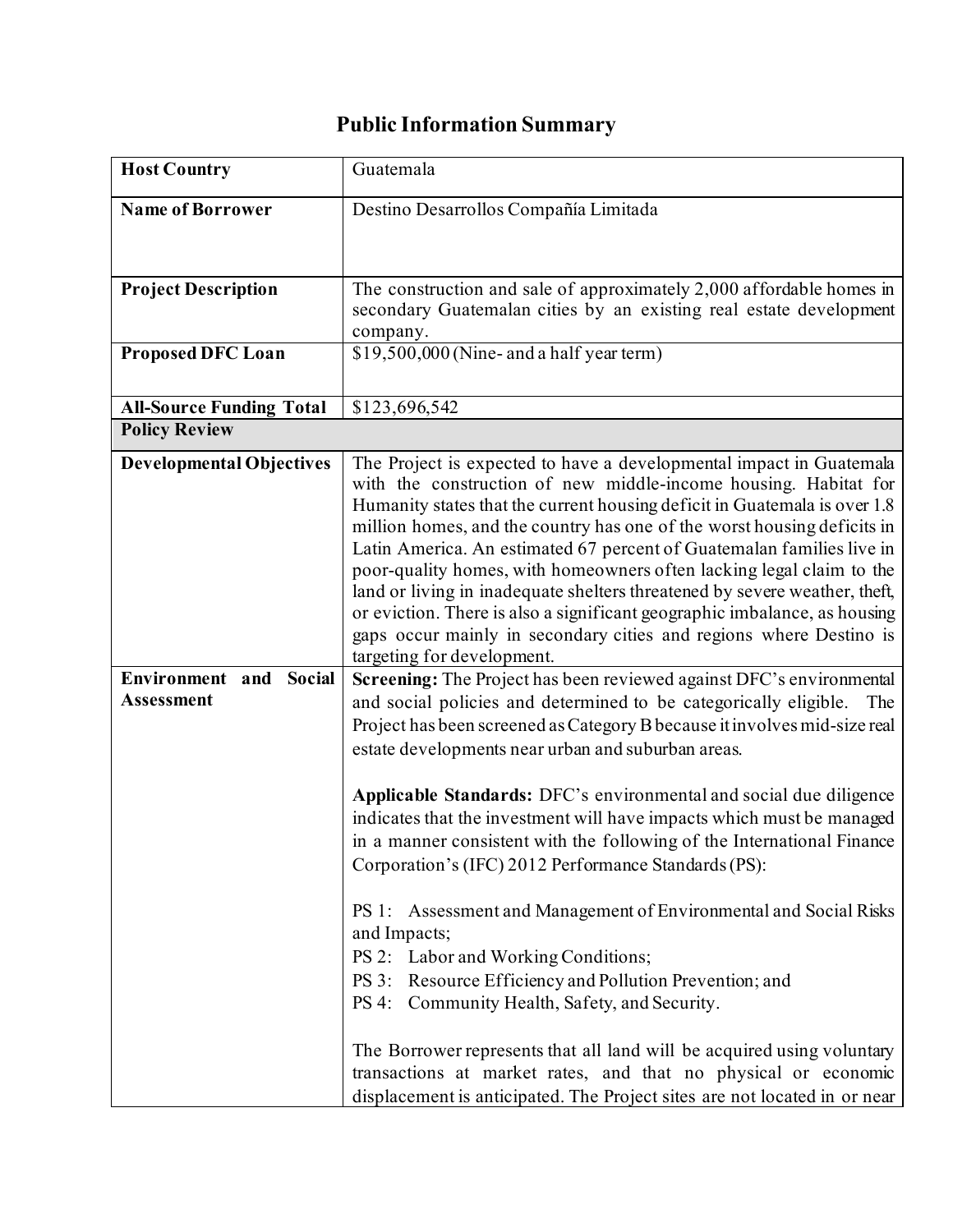| protected areas or sensitive ecosystems and significant biodiversity<br>impacts are not anticipated. Additionally, the Borrower represents that<br>the land is not near or within areas of indigenous populations or near areas<br>of known cultural heritage, thus the Project is not expected to have<br>adverse impacts on indigenous peoples or cultural heritage. Therefore, PS<br>5 through PS 8 are not triggered by the Project at this time.<br>In addition to the Performance Standards listed above, the IFC's April 30,<br>2007 Environmental, Health, and Safety (EHS) General Guidelines are<br>applicable to the Project. |
|------------------------------------------------------------------------------------------------------------------------------------------------------------------------------------------------------------------------------------------------------------------------------------------------------------------------------------------------------------------------------------------------------------------------------------------------------------------------------------------------------------------------------------------------------------------------------------------------------------------------------------------|
| <b>Environmental and Social Risks and Mitigation:</b><br>In addition to typical impacts from construction activities, the primary<br>environmental and social issues associated with the Project include the<br>need for a robust Environmental and Social Management System<br>(ESMS), appropriate Occupational Health and Safety (OHS) measures,<br>solid and liquid waste management, Life and Fire Safety, human<br>resources management, contractor management, effective grievance<br>mechanisms, and security management.                                                                                                         |
| The Borrower has an ESMS that is consistent with the requirements of<br>PS 1.                                                                                                                                                                                                                                                                                                                                                                                                                                                                                                                                                            |
| The Borrower provides a healthy and safe work environment by<br>complying with all national occupational health and safety laws and<br>regulations. The Borrower will submit an Occupational Health and Safety<br>Plan to DFC prior to construction.                                                                                                                                                                                                                                                                                                                                                                                     |
| The local municipality will provide solid waste and sewage disposal<br>services to the housing development. Solid wastes will be removed by a<br>licensed third-party subcontractor who will dispose of the wastes at<br>municipal trash collection locations. Portable chemical toilets will be<br>used during construction and will be serviced by licensed contractors.<br>Once the homes are occupied, the Project will use on-site wastewater<br>treatment plants to treat sanitary wastewater and stormwater to acceptable<br>levels.                                                                                              |
| The Borrower will provide adequate fire protection systems, including<br>smoke detectors in the homes and fire hydrants throughout the<br>developments. The Project will generate less than 1,000 tons of carbon<br>dioxide equivalent emissions per year.                                                                                                                                                                                                                                                                                                                                                                               |
| The Borrower has implemented a Human Resources Policy that partly<br>aligns with IFC Performance Standards. The Borrower will be required<br>to revise its policies regarding forced labor, child labor, non-<br>discrimination, minimum wage, freedom of association, and sexual                                                                                                                                                                                                                                                                                                                                                        |